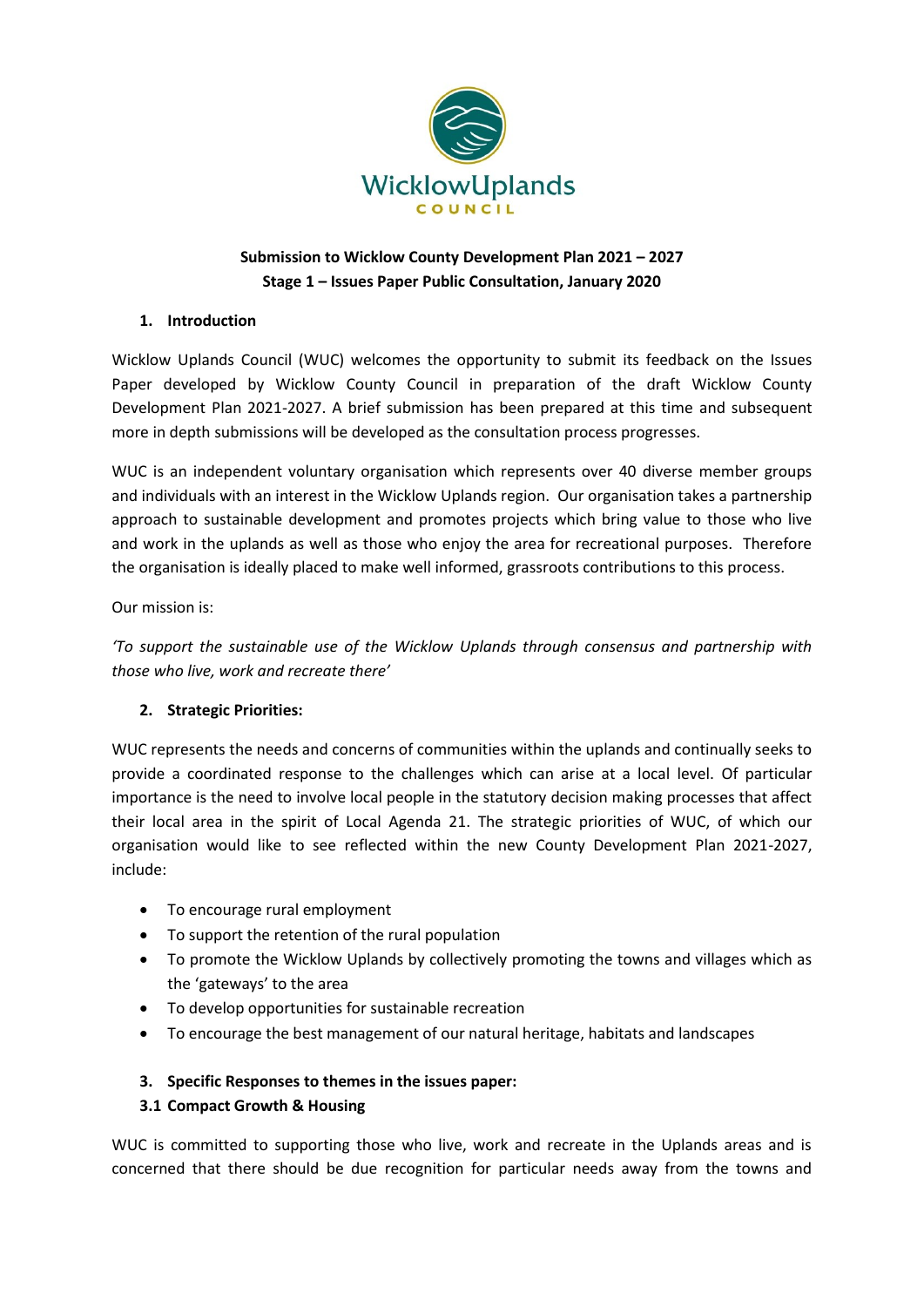villages. The rural landscape is a living landscape which has supported homes, livelihoods and recreation.

WUC welcomes the emphasis on planning new housing in existing settlements and avoiding urban generated housing in Wicklow's scenic landscapes. It is reasonable too that people who would choose to live in rural areas of significant landscape quality should need to demonstrate 'a functional, economic or social' requirement (National Planning Framework policy).

Within those parameters the Uplands Council is committed to supporting those who live and work in County Wicklow. Families will continue to have the opportunity of developing new skills: at home, in the City and abroad, thus generating new ways of managing life in rural areas, to maintain and develop the County rural structure. To assist in achieving these objectives, appropriate new housing provision in rural areas should encourage a further generation to succeed and thrive, bringing new social potential to a changing economic environment.

The need for diversity of housing in rural areas is acknowledged in the Plan proposals. It suggests compact development of varied requirements, not so much through private housing provision, but also in social housing for special needs, the elderly and overcoming difficulties in accessing housing in rural areas. Social housing may need to focus on small towns and villages, but there will also be special requirements for people in the more remote areas.

### **3.2 Climate Change**

Climate change is the greatest threat facing today's society. All efforts must be made to address this crisis, to reduce our carbon emissions and halt the loss of biodiversity. Wicklow County Council was proactive in being the first local authority in the country to declare a climate and biodiversity emergency (May 2019) and should continue to lead. A Climate Adaptation Strategy was drafted in 2019 with full public consultation and WUC suggests that the strategy and the feedback received during the public consultation are enshrined in the new County Development Plan. While the strategy was welcomed there must also be a greater focus on mitigation measures in order to support a preventive approach. The successful implementation of mitigation measures is crucial in the transition to a more low carbon and environmentally sustainable economy as set out in the Governments Climate Action Plan 2019

The Wicklow Uplands region has a significant role to play in climate mitigation and adaption strategies. Healthy upland habitats store carbon, provide clean drinking water and slow floodwaters, preventing downstream flooding. Across Ireland, 53% of all soil carbon is stored in peatlands found in the uplands; this represents just 16% of the land area<sup>1</sup>. It is the NPWS, Coillte and upland farmers who are managing large areas of the uplands. WUC suggests that, given the significant role the uplands can play in meeting national climate targets, Wicklow County Council continues to provide all necessary supports to their management and to the communities living in these areas.

### **3.2.1 Renewable Energy**

**.** 

<sup>&</sup>lt;sup>1</sup> Tomlinson, T. W. (2005). Soil carbon stocks and changes in the Republic of Ireland. In: *Journal of Environmental Management*. **76**. 77 - 93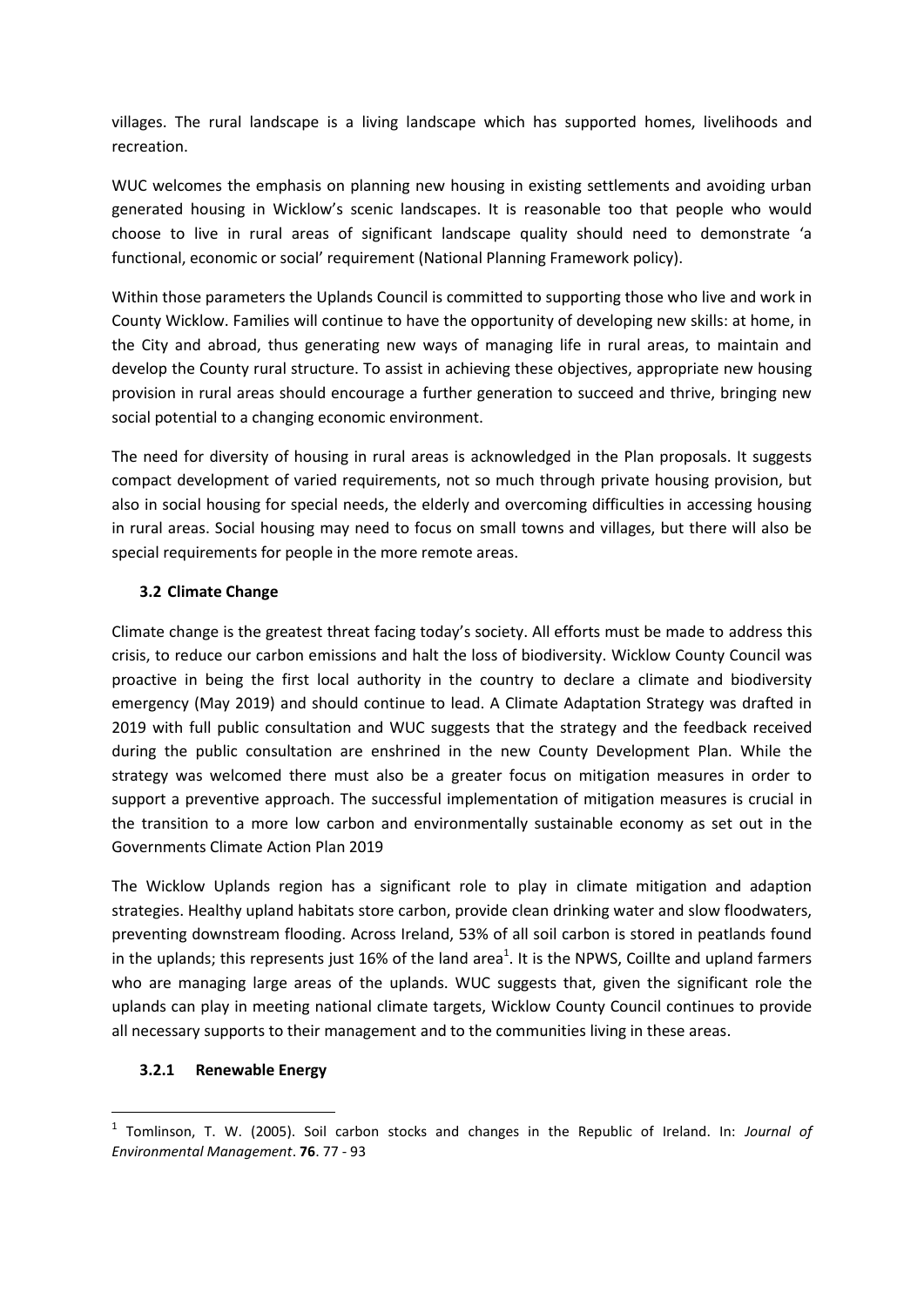The new County Development Plan should support the development of small scale energy production in businesses and homes throughout Wicklow. However, it is not currently possible to sell energy into the national grid from such small scale production. This is contrary to government targets to move away from non-renewables and to a greener economy. While WUC understands this is outside of the power of the County Development Plan, this is a serious national issue which all local authorities need be raising with central government. The ability to sell into the national grid would encourage the generation of energy through solar energy, photo voltaic energy and small scale wind energy production. There are many examples in Europe of community energy projects whereby the communities produce their own electricity and have developed numerous local initiatives, co-ops and innovative business models<sup>2</sup>.

### **3.3 Economic Development and Retail**

Economic Development and retail strategies should aim to support the survival of retail outlets and other services in more rural towns and villages throughout the county. The decline of services such as post offices, Garda presence, local shops, and health facilities is clearly evident in many small villages. The fabric of rural communities depends on these services. As more and more people are travelling to larger towns on the fringes of the county, outside the county or shopping online it is putting a further strain on these economies. There is no obvious solution but the County Development Plan must aim to support local business and rural enterprise by every means possible. The lack of good broadband facilities across the majority of rural Wicklow is an obvious limitation for new and existing businesses which should be addressed in the new plan.

## **3.4 Tourism and Recreation**

The importance of outdoor recreation for our health and well-being, appreciation of our natural resources and stimulation of enterprise and tourism is widely recognised. However, as stated in the issues paper, tourism and recreation opportunities in the County must be developed carefully and sustainably to prevent compromising our valuable resources and our rich and diverse heritage. The current review of the Wicklow Outdoor Recreation Strategy will be important in this regard.

County Wicklow is already a popular visitor destination. However, the majority of these visitors are typically day-trippers either living or staying in Dublin and provide little towards the local economy. This is exacerbated by the lack of accommodation and public transport facilities in the county. Tourism must be developed which encourages independent visitors and more overnight stays. The recently launched 183 Local Link bus service between Glendalough and Wicklow Town is a very welcome development. The County Development Plan should look to further improve public transport in the County including linking east and west Wicklow.

As outdoor recreation grows in popularity and the county is easily accessible to a large population, erosion damage is now a common feature and growing problem across the majority of upland paths. As well as diminishing the outdoor experience for visitors, erosion of upland paths and peatland is a serious environmental issue due to the release of carbon and sediment runoff into water courses. As Co Wicklow can be rightly marketed as an outdoor recreation destination, there must also be future funding ear-marked and invested in repairing, maintaining and promoting upland paths and walking

 2 <https://www.frontiersin.org/articles/10.3389/fenrg.2019.00031/full>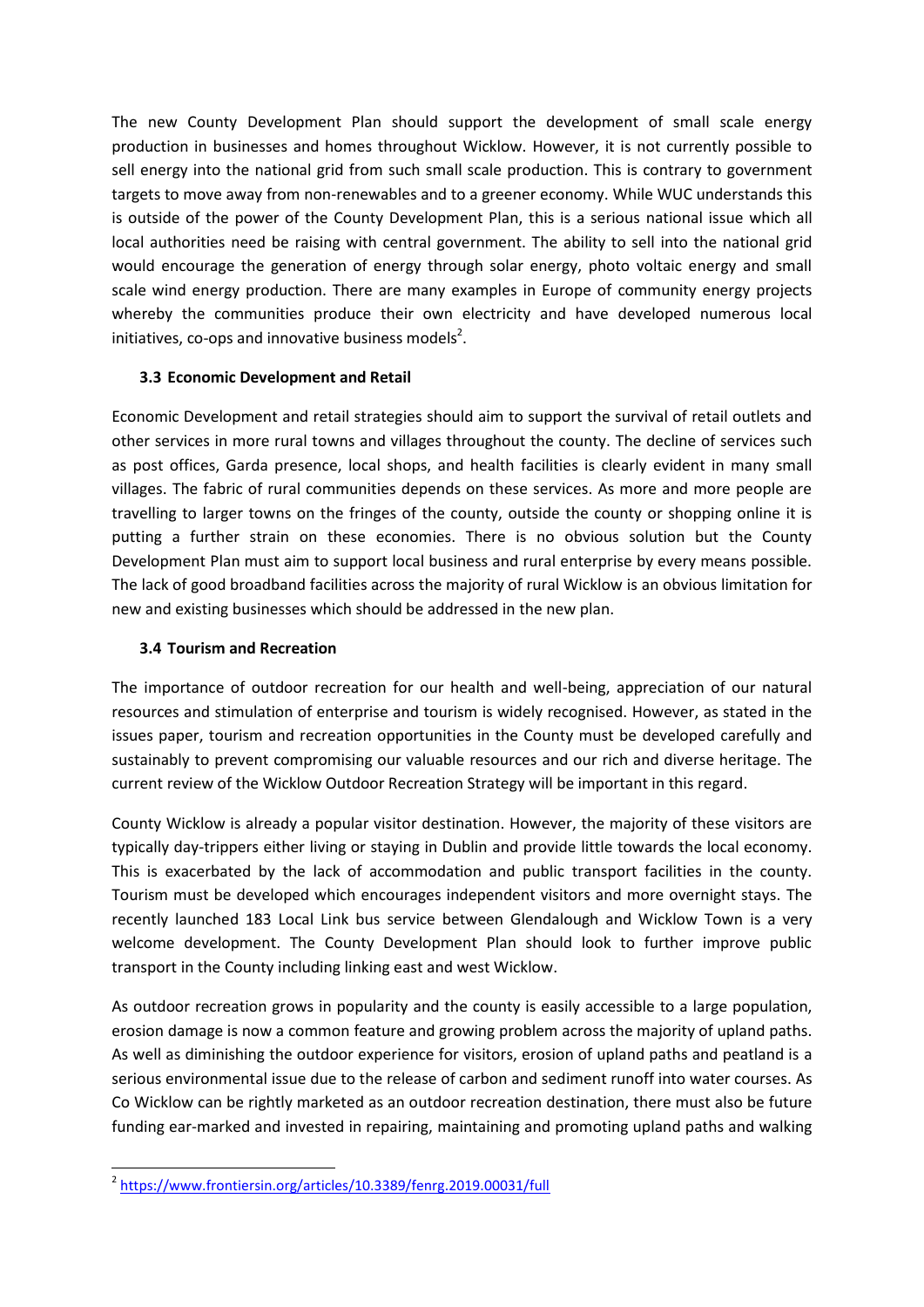trails throughout the county. Spinoff rural tourism opportunities can contribute to the local economy.

Furthermore, while Glendalough is a honeypot for tourism, visitors and local residents are reporting negative experiences due to the lack of parking. The lack of parking infrastructure is already an obvious issue in locations such as Glendalough, the Pier Gates (Luggala) and around the Vartry Loops. Traffic jams are a common feature at weekends and this is deterring return visitors and impacting on local residents. All options for new car-parking opportunities with local landowners should be investigated.

A weakness of the current upland trail network is the lack of connectivity with public transport and villages; this further exacerbates the issues with lack of parking. Strategic long distance trails for walking and cycling, which link directly with towns and villages, should be encouraged. Trails which link with public transport facilities should be prioritised as this promotes more independent visitors who are less reliant on car transport and stay for extended periods.

Cycling and mountain biking is growing in popularity throughout the county. There is an excellent mountain biking facility at Ballinastoe Woods but there is demand and potential for more. The number of cyclists taking to the public road is a clear indication for the demand for more off road long distance cycle routes in the county. The anticipated greenway developments for the county are welcome. The growing number of large organised cycle events on public roads can be a point of contention and disruptive for local residents and motorists. Such events need to be planned properly, with sufficient notice for residents in accordance with the Guidelines for Organised Events in Wicklow's Outdoor Recreation Areas <sup>3</sup>

### **3.5 Heritage**

**.** 

Co Wicklow has rich and diverse built, natural and cultural heritage and this heritage must be protected. The Wicklow uplands are widely known for its iconic landscape. It is a living landscape which has been extensively farmed for generations. Wide areas of these farmed habitats are designated under Natura 2000 and also recognised as having high likelihood for High Nature Value (HNV)<sup>4</sup>. HNV farmland is extensively managed farmland that has a high biodiversity. These areas are important for the conservation of semi-natural habitats and the associated flora and fauna and also for providing environmental public goods and ecosystem services e.g. upland biodiversity, water quality, soil quality and resistance to flooding. Therefore it is essential that these areas are well managed and that viable communities are maintained in these areas.

Despite EU designations and the high likelihood of large areas of the Wicklow uplands as areas of HNV, traditional extensive hill farming is in decline. Farming sustains the biodiversity of the upland landscape and it vital in maintaining its HNV. Traditional hill sheep farming is also recognised as an important aspect of our cultural heritage<sup>5</sup>. The decline in upland farming activities has seen an associated decline in the quality and condition of these valuable habitats. Coupled with this has been the rise in the extent and frequency of unregulated burning. This is in part due the current

<sup>&</sup>lt;sup>3</sup> [http://visitwicklow.ie/wp-content/uploads/2019/04/Guidelines-for-Organised-Events-in-Wicklow-Outdoor-](http://visitwicklow.ie/wp-content/uploads/2019/04/Guidelines-for-Organised-Events-in-Wicklow-Outdoor-Recreation-Areas.pdf)[Recreation-Areas.pdf](http://visitwicklow.ie/wp-content/uploads/2019/04/Guidelines-for-Organised-Events-in-Wicklow-Outdoor-Recreation-Areas.pdf)

<sup>4</sup> <http://www.high-nature-value-farmland.ie/hnv-distribution/>

<sup>&</sup>lt;sup>5</sup> <https://nationalinventoryich.chg.gov.ie/traditional-sheep-farming-and-sheepdog-training/>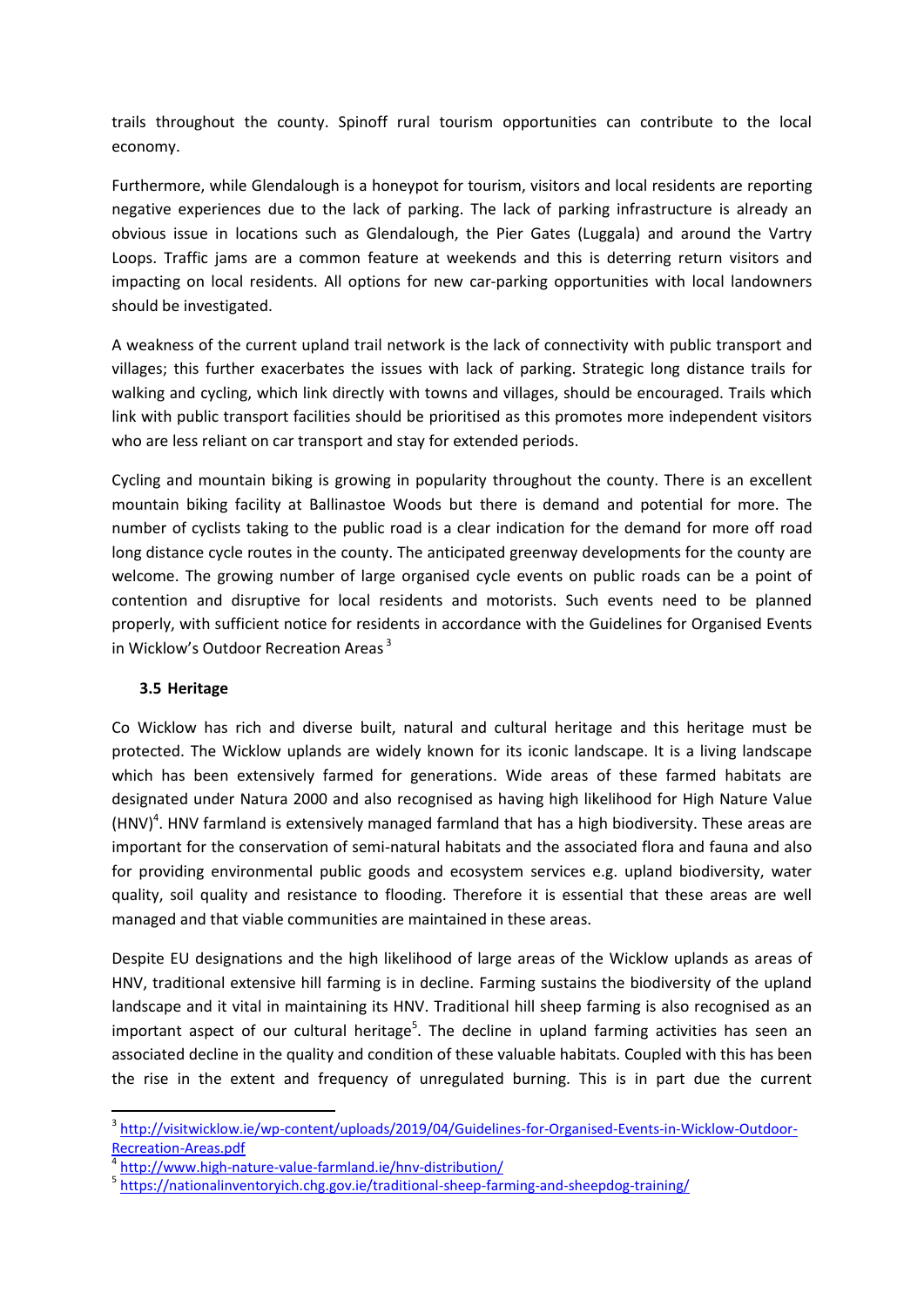permissive season for burning of upland vegetation which is unduly restrictive and out of line with the UK season. Uncontrolled wildfires threaten the conservation status of Natura 2000 sites and pose a serious threat to forestry and public safety. The cost of tackling these wildfires is substantial. WUC promotes the use of controlled burning<sup>67</sup> on a rotational basis as means to support agricultural productivity, to support biodiversity and as a pre-emptive measure to prevent wildfires taking hold in areas of heavy vegetation in drier summer months. The use of fire can create an emotive response but when carried correctly, it is an effective land management tool which supports upland biodiversity and agricultural productivity by creating a mosaic of vegetation type and structure.

## **3.5.1 The Sustainable Uplands Agri-environment Scheme (SUAS) Project**

The Sustainable Uplands Agri-environment Scheme (SUAS) is a pilot project funded by The Department of Agriculture, Food and the Marine (DAFM) through the European Innovation Partnerships initiative (EIP) under the Rural Development programme 2014 – 2020. The objective is to develop innovative and sustainable solutions to the economic and environmental challenges facing farmers in the Wicklow/Dublin Uplands. WUC is leading the project which commenced in 2018 and will run until December 2022. Farmers participating in the project are remunerated for activities carried out which go towards improving the condition of their farmed upland habitats. Activities include; vegetation management through controlled burning & cutting, increased shepherding activities, reintroducing mixed grazing, gully planting and drain blocking on blanket bog areas. The progress and outcomes of the project and other EIP projects are being monitored closely by the DAFM as a potential model for future upland agri-environment schemes.

## **3.5.2 Protecting Uplands and Rural Environments (PURE) Project**

The PURE Project and Pure Mile competition is a model for active engagement with local communities. Ongoing support of the PURE Project will ensure that Wicklow continues to present a pristine clean and green image. PURE allows the project partners to take a zero tolerance policy to illegal dumping and fly-tipping and keep the cherished upland and rural landscape is in pristine condition. The project represents excellent value for money and is the most cost effective way to address these issues. The Pure Mile competition continues to grow from strength to strength and is now a household name in Co Wicklow. In addition to keeping roadsides litter free, a wealth of information has been collated by the community groups regarding the built, natural and cultural heritage associated with their PURE Mile. This information is all shared to the Co Wicklow Community Heritage Archive<sup>8</sup>

### **3.5.3 Deer Management**

**.** 

WUC and the Wicklow Deer Management Partnership are currently working on a three year project to establish three new Deer Management Units (DMUs) throughout the county. A DMU is an area of land where landowners, hunters and other interested parties come together to manage deer with agreed objectives. The adverse impacts of deer in each DMU are being assessed and recommendations made towards reducing those impacts in a sustainable manner.

<sup>6</sup> [https://www.agriculture.gov.ie/media/migration/forestry/firemanagement/CofPPrescribedBurningFinal9021](https://www.agriculture.gov.ie/media/migration/forestry/firemanagement/CofPPrescribedBurningFinal90212.pdf) [2.pdf](https://www.agriculture.gov.ie/media/migration/forestry/firemanagement/CofPPrescribedBurningFinal90212.pdf)

<sup>7</sup> <https://www.agriculture.gov.ie/media/migration/forestry/firemanagement/FSSynopsisfinal090212.pdf>

<sup>8</sup> <http://www.countywicklowheritage.org/category.aspx?id=14>